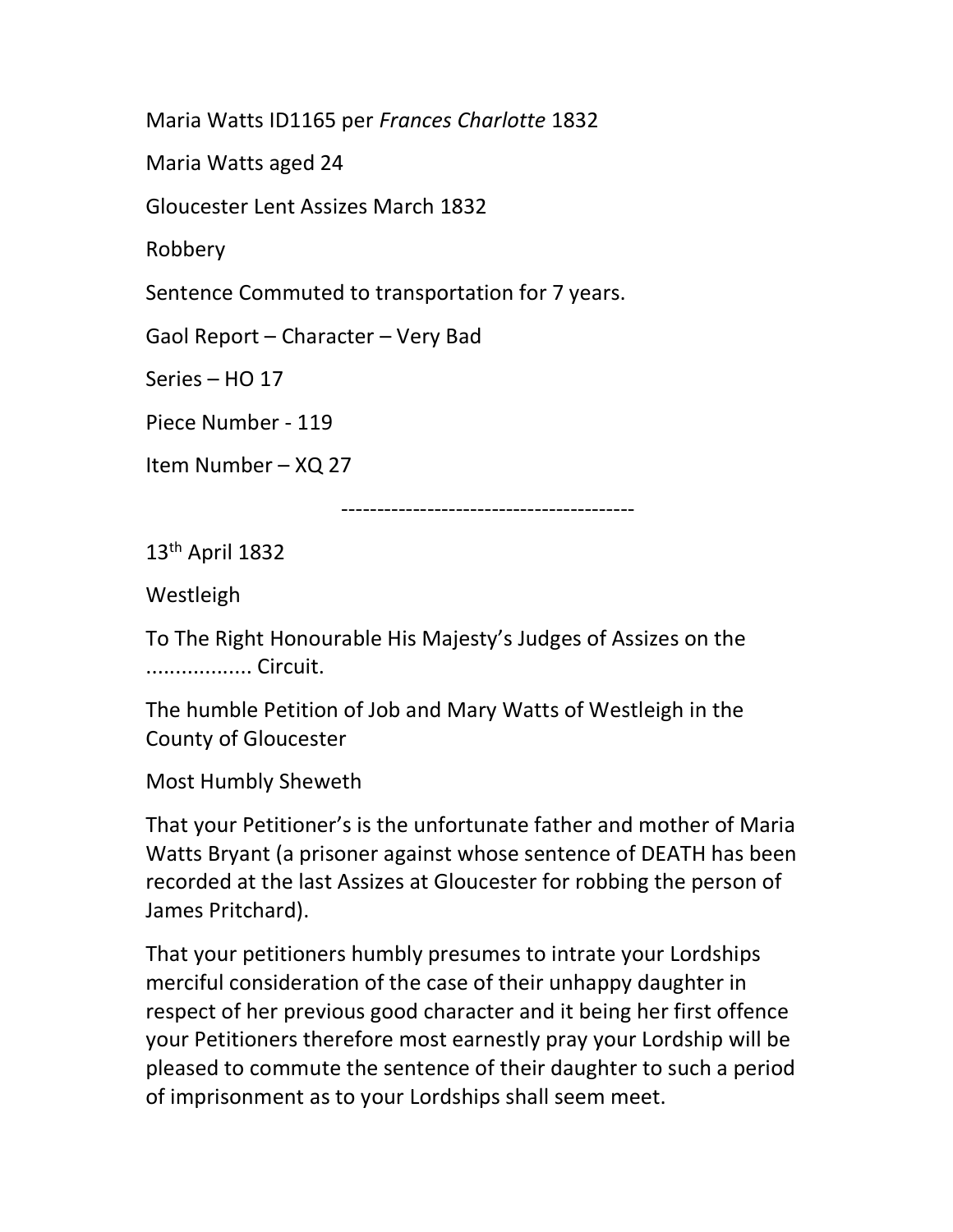And your Petitioner as in duty bound will ever pray.

The mark x of Job Watts

The mark x of Mary Watts

---------------------------

Gentlemen

This is to certify the written named Maria Bryant has always been till this present time of her commitments off sober and industrious habits and not known ever to have been addicted either to theft or any other disorderly practices before the present offence as witness our hands this 11<sup>th</sup> April 1832:

Thomas Suton

Henry Werrett

Thomas Osborne

And a further 25 signatures.

**Whitehall** 

29th Aril 1832

To Thomas Hearn Esq

Buckingham

Sir

Secretary Melborne having had under consideration the Petition which accompanied your letter of the 8<sup>th</sup> in favour of MARY WATTS who was sentenced to transportation for life at the last Assizes for the County of Bucks, I am directed to acquaint you that his Lordship cannot consistently with his Public Duty recommend the prisoner to His Majesty for any mitigation of her sentence.

I am Sir